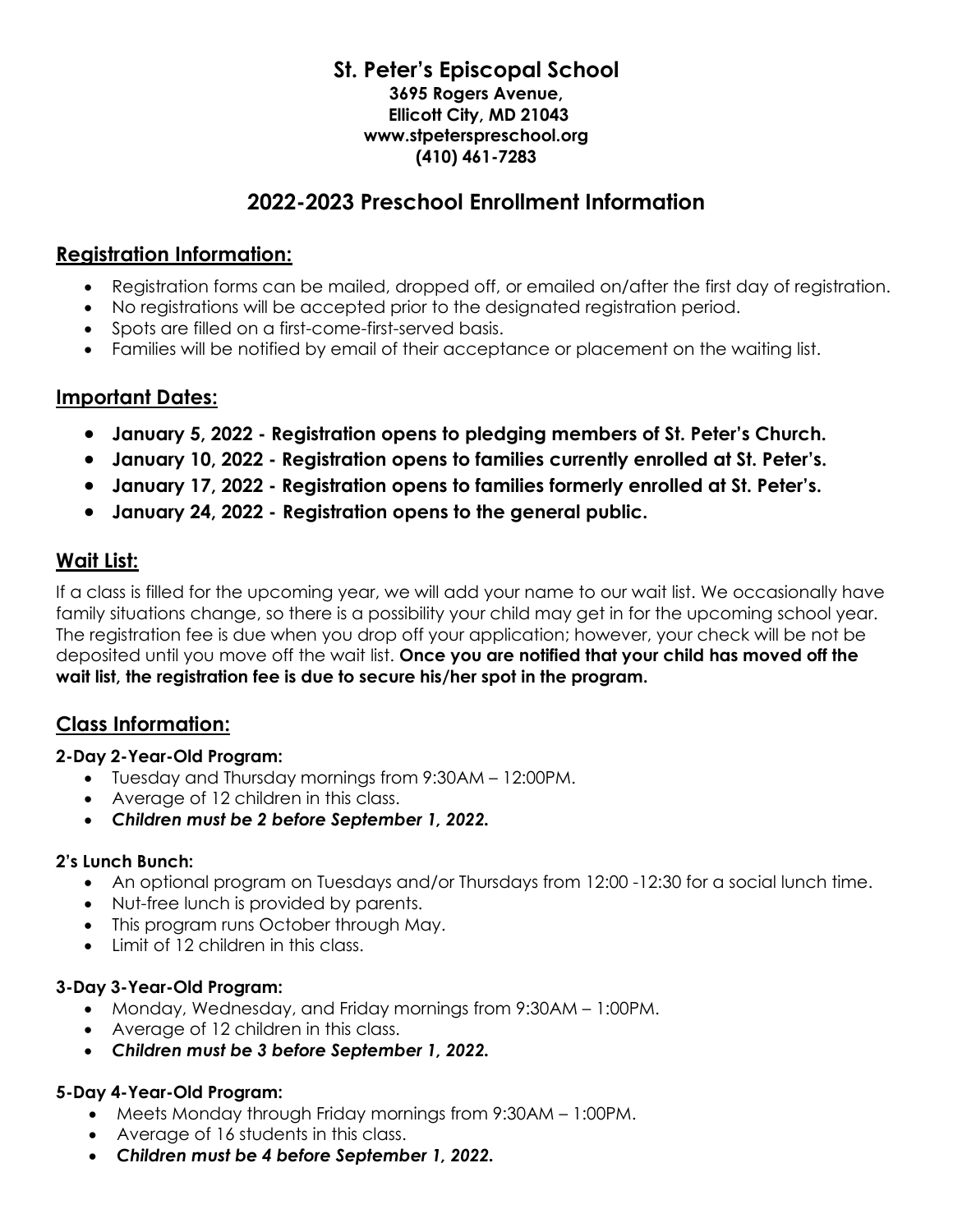## **Tuition & Fees:**

• Yearly Registration fee of \$150 per family**.** This is a non-refundable fee.

| $\bullet$ 2-Day 2's                                         | T, Th                                           | 9:30-12:00                 | \$290/month                               | \$2610/year |
|-------------------------------------------------------------|-------------------------------------------------|----------------------------|-------------------------------------------|-------------|
| $\bullet$ 3-Day 3's                                         | M, W, F                                         | $9:30-1:00$                | \$420/month                               | \$3780/year |
| $\bullet$ 5-Day 4's                                         | $M$ , T, W, Th, F                               | $9:30-1:00$                | $$565/m$ onth                             | \$5085/year |
| • 2's Lunch Bunch<br>• 2's Lunch Bunch<br>• 2's Lunch Bunch | T or Th<br>T and Th<br>drop-in rate 12:00-12:30 | 12:00-12:30<br>12:00-12:30 | $$20/m$ onth<br>\$40/month<br>\$5/session |             |

#### **Tuition Payment Schedule:**

Tuition is divided into nine equal installments with the **first payment due by August 1st** . This is necessary for us to purchase supplies and prepare for the new school year. Please be aware that if this payment is not received by August 15, 2022, this can cause the loss of your child's space in his/her class. If you have a special situation and need to make other arrangements, please contact the director.

The remaining eight installments are due the first of each month beginning in September and ending in April. **Tuition is due on the first of the month.** Please mark your calendars with these dates. **There will be a fee of \$20 for late payments**. You may pay via check, cash, through your bank online, or through PayPal on our website (you are responsible for paying any PayPal fees). We do not invoice for tuition or refund for missed days due to holidays, weather, or illness.

We offer a 5% discount to pledging members of St. Peter's, as well as a 5% sibling discount. In addition, families paying the entire year's tuition prior to the beginning of the school year in September will receive a 5% discount. Discounts can be combined but are not to exceed 10% total.

Scholarships may be available for the 2022-2023 school year. If you would like an application for a scholarship, please contact the director.

If you have any questions please contact me at [director@stpeterspreschool.org,](mailto:director@stpeterspreschool.org) call the school at 410-461-7283, or see the school website [www.stpeterspreschool.org.](http://www.stpeterspreschool.org/)

Sincerely,

Rita Dai Wang **Director**